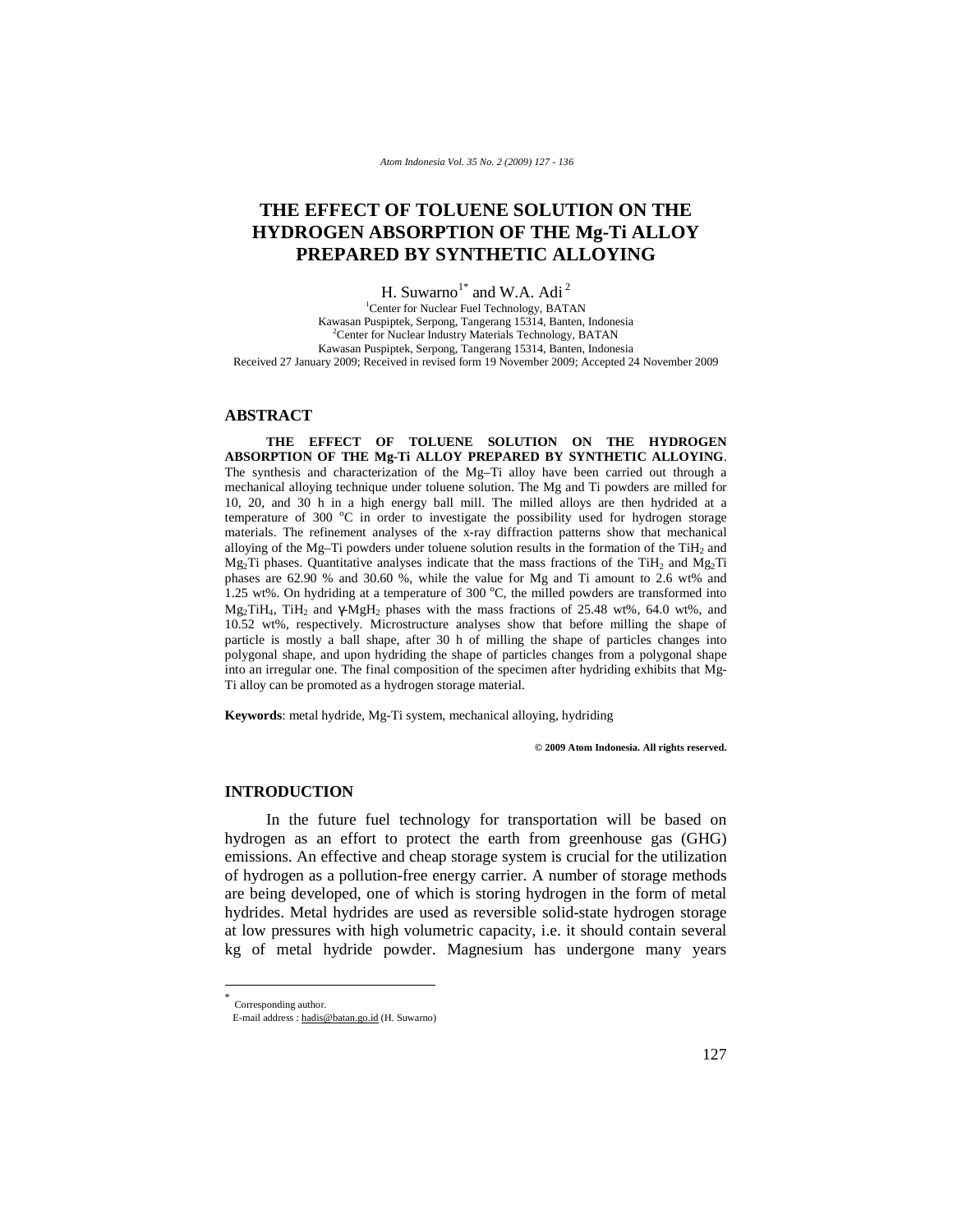of research due to its high hydrogen capacity, absorbing hydrogen up to 7.6 wt% [1-3].

Synthetic alloying by mechanical ball milling is the most common processing technique for producing nano-particle powders, including synthesizing magnesium based alloys [4-7]. Upon milling, repeated collisions between the balls and the powders will induce mechanical deformations, introduce strain into the powder and, as a result, fracture the crystallites into the nanometer size range. Repeated cold welding and fracture events minimize the diffusion distance between each compound, allowing the formation of alloys with unique chemical, physical and mechanical properties. The process has been successfully applied to the synthesis of various materials such as magnetic, tribologic, superlatic, catalytic and hydrogen storage materials [8]. Thus many advantages can be obtained from working with a high energy mechanical ball milling.

Nanosize particles play an important role in metal hydride materials as smaller particles have greater surface area and therefore greater surface contact between the materials and hydrogen [9]. Referring to the Zaluska's experiment, magnesium powders with a grain size of about  $1 \mu m$  exhibit negligible hydrogen absorption at 300 °C. At the same time, magnesium with a grain size smaller than 1 µm shows a remarkable enhancement of hydrogen absorption indicating that the smaller the grain size, the faster the absorption. The fastest absorption was observed for powders with an average grain size of about 20–30 nm wherein about 5 wt% hydrogen was absorbed in 40 mins. For a grain size around 50 nm, only 3 wt% was absorbed within the same period [10].

Mg and Ti are well known as light weight hydrogen storage materials. Hydrogen can be stored more safely and compactly in these materials than being compressed or transformed into liquid form. The materials are usually covered with thin layers of oxides or hydroxides and require activation treatment under high temperature  $(>300\text{ °C})$  and at the hydrogen pressure of >3MPa before being used for storage and transport applications [11].

In this research, the wet method mechanical alloying technique, using wet method with toluene as the medium is applied to synthesize the Mg and Ti powders. The milled powders are then hydrided at a temperature of 300  $^{\circ}$ C and the results are analyzed. Details of the experiment are presented in this paper.

# **EXPERIMENTAL METHODS**

The Mg and Ti powders used in the experiment are obtained from Sigma-Aldrich® with a purity of 99.5 % and -325 mesh in size for Mg and a purity of 99.7% and -100 mesh in size for Ti. About 15 grams of Mg and Ti elements with an atomic ratio of  $Mg$ : Ti = 2:1 are mixed together with milling balls and then poured into a vial together with the toluene. All the preparation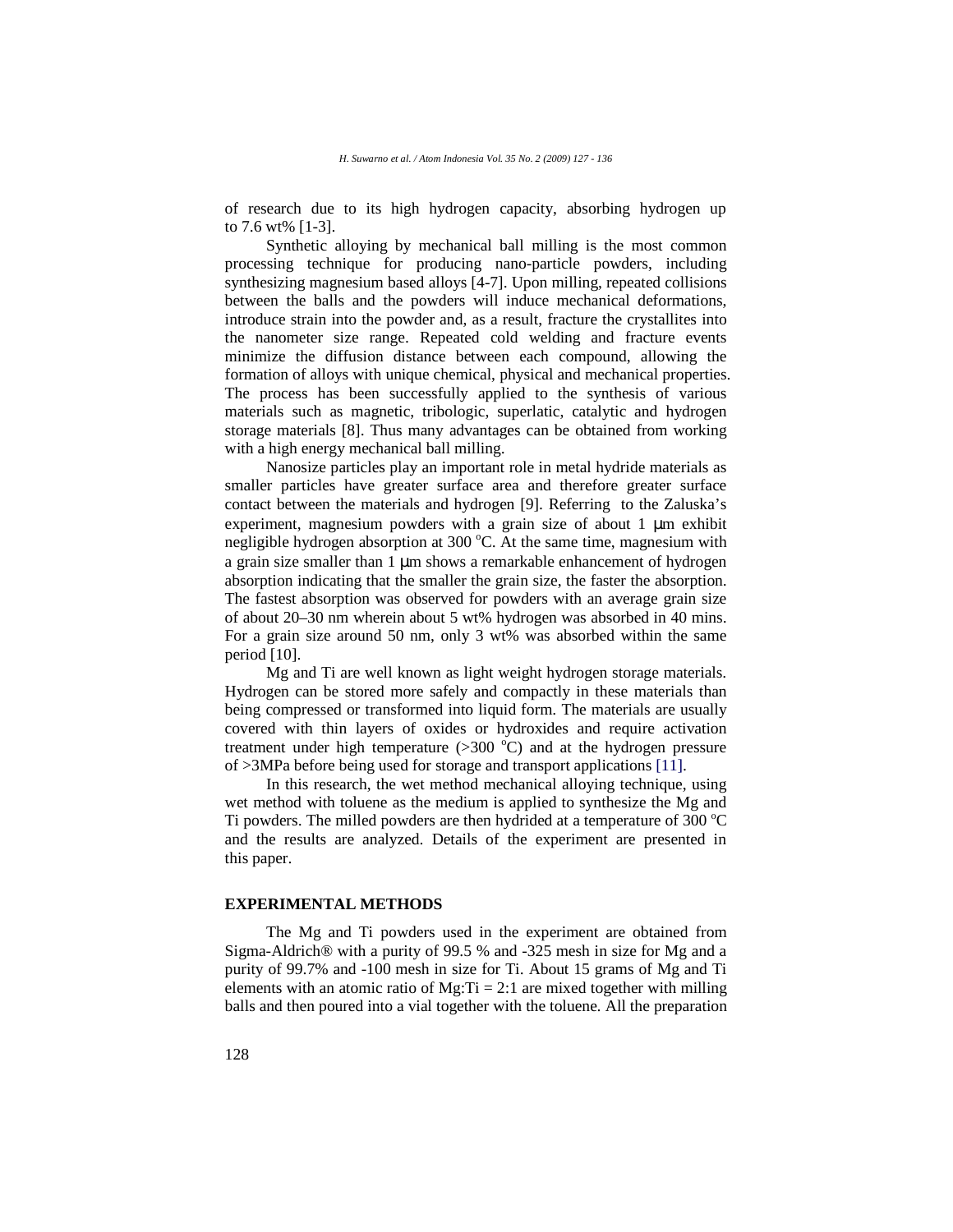works are conducted in a glove box under high purity argon atmosphere. The use of toluene solution is to avoid the direct contact of the powders with the oxygen during milling. The ball-to-specimen ratio is 8, and the milling is performed for 10, 20, and 30 h in the toluene solution at room temperature. The vial is made of stainless steel with a diameter of 5.1 cm and 7.6 cm in length. The balls are also made of stainless steel with a diameter of 12 mm. The vial is then put into a high energy milling (HEM) Spex type 8000. One cycle of milling of the Spex 8000 consists of normal blending speed of 4500 rpm, run time of 90 minutes, and off time of 30 minutes. Thus 10 h of milling corresponds to 5 cycles of milling operation.

The hydriding experiment is conducted in a Sievert's system under high vacuum condition with a maximum operating pressure of 1000 mbar. The procedure of the experiment has been published elsewhere [12].

The microstructures of the specimens are observed in a scanning electron microscope, Philip type 550. The quality and quantity of the phases formed are analyzed using an x-ray diffractometer (XRD), Philip, type PW 1710, with Cu as the anode tube and  $\lambda = 1.5406$  Å. Continuous scanning is conducted at 0.02° step size and 0.5 second/step. The scanning results are analyzed using *Rietveld method* developed by Fuji Izumi [13].

## **RESULT AND DISCUSSION**

Figure 1 shows the XRD refinement result of the Mg-Ti alloy with the atomic ratio of  $Mg:Ti = 2:1$  before milling. The figure reveals no impurities and only Mg and Ti phases are identified.



Figure 1. The XRD refinement result of the Mg and Ti before milling.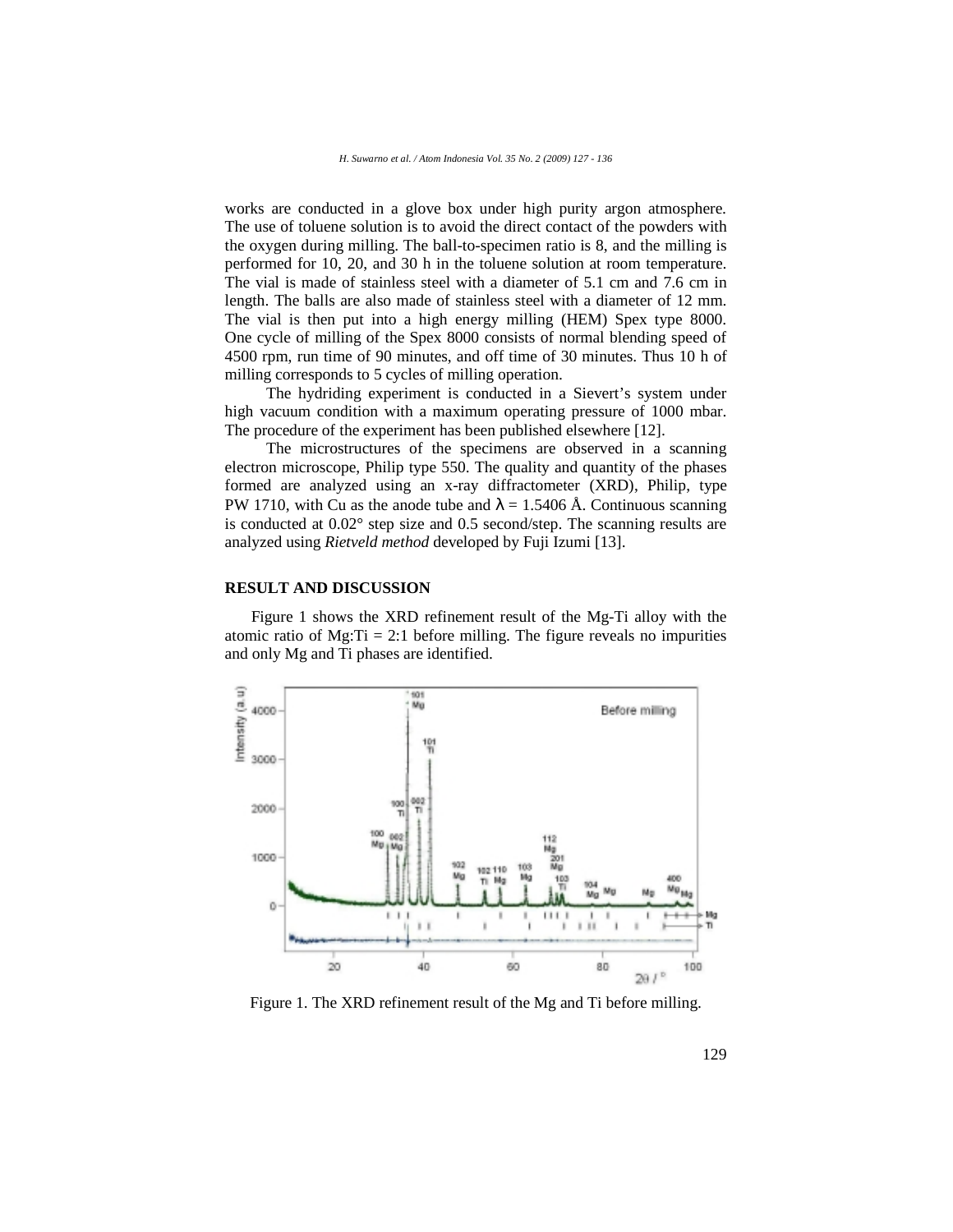The structure parameters and Wyckoff positions number of equivalent points per unit cell for the Mg and Ti phases are presented in Table 1.

|  |            | Table 1. The structure parameters and Wyckoff positions for Mg and |  |  |  |
|--|------------|--------------------------------------------------------------------|--|--|--|
|  | Ti phases. |                                                                    |  |  |  |

|                                            |                            | Mg phase (ref. Swanson $[14]$ ) |  | Ti phase (ref. Sailer [15])    |                                           |     |     |       |      |
|--------------------------------------------|----------------------------|---------------------------------|--|--------------------------------|-------------------------------------------|-----|-----|-------|------|
|                                            |                            | Space group : $P6_3/mmc$ (194)  |  | Space group : $P6_3/mmc$ (194) |                                           |     |     |       |      |
| Crystal system: hexagonal                  | Crystal system : hexagonal |                                 |  |                                |                                           |     |     |       |      |
| Lattice parameters :                       | Lattice parameters :       |                                 |  |                                |                                           |     |     |       |      |
| $a = b = 3.223(5)$ Å, dan $c = 5.249(6)$ Å |                            |                                 |  |                                | $a = \bar{b} = 2.819(1)$ Å, dan c         |     |     |       |      |
|                                            | $=4.682(2)$ Å              |                                 |  |                                |                                           |     |     |       |      |
| Atom                                       | Occ                        | x                               |  |                                | Occ.<br>Atom<br>$\boldsymbol{\chi}$<br>Z. |     |     |       |      |
| Mg                                         | 1.0                        |                                 |  | 0.25                           | Ti                                        | 1.0 | 0.5 | 0.660 | 0.25 |

Quantitative analyses of the XRD refinement result yield the mass fractions of 62.76 wt% and 37.24 wt% for Mg and Ti respectively, which are equal to the initial composition of the Mg and Ti metals.



Figure 2. The XRD refinement result of the Mg and Ti after 30 h of milling.

Figure 2 presents the XRD refinement result of the specimen after 30 h of milling. The peak intensities that belong to Mg and Ti almost disappear and only the strongest peaks remain, though at low intensities. The loss of Mg and Ti peaks is suggested to be caused by a change in the crystal structure of the specimens into amorphous states and the formation of a new phase. Several new peaks appear at  $2\theta$  close to  $19^{\circ}$ ,  $35^{\circ}$ ,  $40^{\circ}$ ,  $45^{\circ}$ ,  $59^{\circ}$ , and  $70^{\circ}$ . The refinement result of these peaks allows the identification of the Mg, Ti,  $TiH<sub>2</sub>$  and  $Mg<sub>2</sub>Ti$  phases. The structure parameters and Wyckoff positions number of equivalent points per unit cell for  $TiH<sub>2</sub>$  and  $Mg<sub>2</sub>Ti$  phases are presented in Table 2.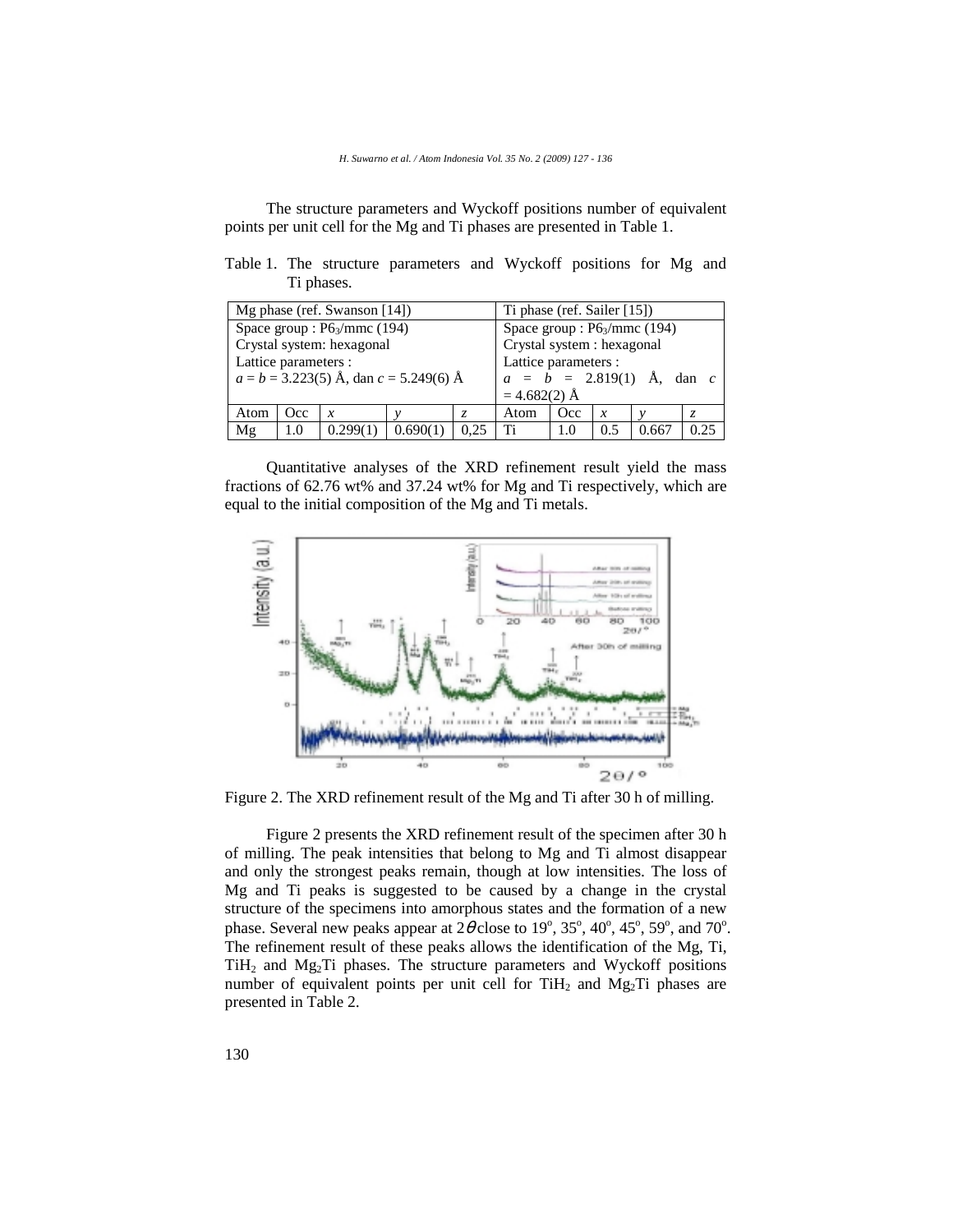| $TiH2 phase (ref. Crane [16])$ |            |      |                                            | $Mg2Ti phase (ref. Soubeyroux [17])$ |                                        |     |          |          |          |
|--------------------------------|------------|------|--------------------------------------------|--------------------------------------|----------------------------------------|-----|----------|----------|----------|
| Space group: $Fm3m$ (225)      |            |      |                                            | Space group: $P6222(180)$            |                                        |     |          |          |          |
| Crystal structure : cubic      |            |      |                                            | Crystal structure : hexagonal        |                                        |     |          |          |          |
| Lattice parameters :           |            |      |                                            | Lattice parameters :                 |                                        |     |          |          |          |
| $a = b = c = 4.330(3)$ Å       |            |      | $a = b = 7.542(1)$ Å, dan $c = 8.516(1)$ Å |                                      |                                        |     |          |          |          |
| Atom                           | <b>Occ</b> | x    |                                            | Z.                                   | Atom<br><b>Occ</b><br>$\boldsymbol{x}$ |     |          |          |          |
| Ti                             | 1.0        | 0.0  | 0.0                                        | 0.0                                  | Ti                                     | 1.0 | 0.333    | 0.667    | 0.063(1) |
| H                              | 1.0        | 0.25 | 0.25                                       | 0.25                                 | Mg(1)<br>0.0<br>0.0<br>1.0             |     |          | 0.0      |          |
|                                |            |      |                                            |                                      | Mg(2)                                  | 1.0 | 0.833(1) | 0.666(1) | 0.25     |

Table 2. The structure parameters and Wyckoff positions for TiH<sub>2</sub> and  $Mg<sub>2</sub>Ti$  phases.

Quantitative analyses of the XRD refinement result point out that the mass fractions of the Mg, Ti, TiH<sub>2</sub> and Mg<sub>2</sub>Ti are 5.26 wt%, 1.25 wt%, 62.90 wt% and 30.60 wt%, respectively. The formation of the TiH<sub>2</sub> phase is suggested to come from the inter-reaction between Ti and hydrogen from the toluene  $(C_7H_8)$ .

70 luene

\n
$$
6Mg + 3Ti \rightarrow Mg_2Ti + TiH_2 + 4Mg + Ti \tag{1}
$$

Eq. (1) indicates that the quantity of Mg is relatively high. Nevertheless, the calculation indicates that the mass fraction of Mg is only about 5.26 wt%. Therefore, it is suggested that some of the Mg particles change into an amorphous state. Figure 2 shows that after 30 h of milling, intensities of the  $TiH<sub>2</sub>$  and Mg<sub>2</sub>Ti decline and broaden, an indication that the quantity of TiH<sub>2</sub> and Mg2Ti crystallites have been reduced.

Figure 3 shows that the peaks of the TiH<sub>2</sub> and Mg<sub>2</sub>Ti phases normalize after 10, 20 and 30 h of milling and for the TiH<sub>2</sub> phase the peaks in the  $(111)$ plane and (200) plane drastically decline. It is exhibited that the decline of the peaks is resulted from the formation of amorphous states, both for the Mg and  $TiH<sub>2</sub>$  phases. From the analysis result, it is also suggested that the formation of the TiH<sub>2</sub> disturbs the growth of the Mg<sub>2</sub>Ti.

Figure 4 shows the grain sizes of individual crystallites calculated using Scherrer formula. The small size of the particles satisfies the condition for the hydriding process, where the smaller the particle the faster the hydrogen absorption [8].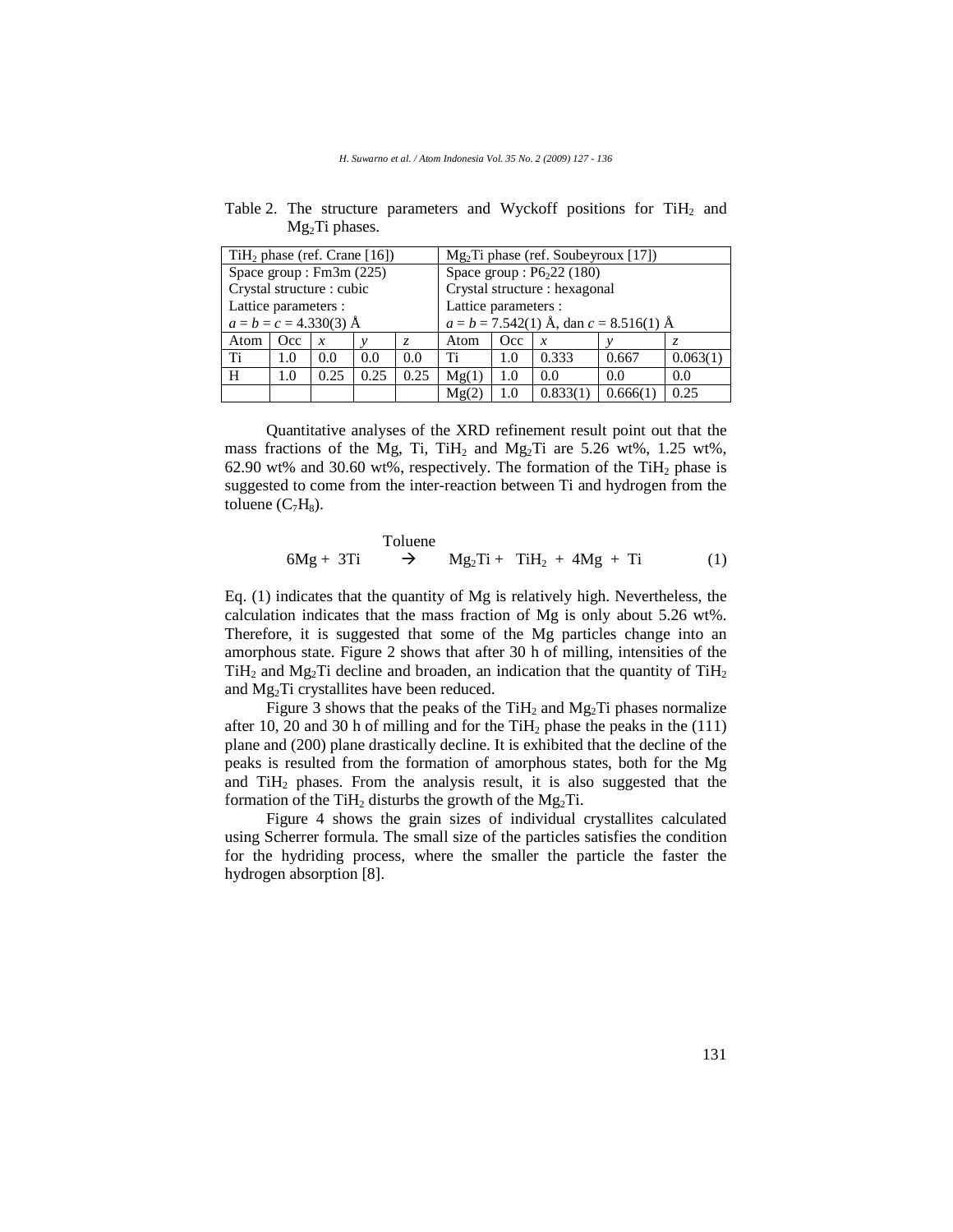

Figure 3. Normalization of Gaussian for  $TiH<sub>2</sub>$  and Mg<sub>2</sub>Ti peaks.



Figure 4. Crystallite sizes of  $Mg_2Ti$ , TiH<sub>2</sub>, and Mg phases calculated using Scherrer formula after 30 h of milling.

Figure 5 shows the XRD refinement result of the specimen after hydriding at 300 °C. Three phases are observed, indicated as the  $Mg_2TiH_4$ , TiH<sub>2</sub> and  $\gamma$ -MgH<sub>2</sub> phases with the mass fractions of 25.48 wt%; 64.0 wt%; and 10.53 wt% respectively. The suggested reaction during the hydriding process is presented as follow:

$$
Mg_2Ti + TiH_2 + 4Mg + Ti + 7H_2 \rightarrow Mg_2TiH_4 + 2TiH_2 + 4MgH_2
$$
 (2)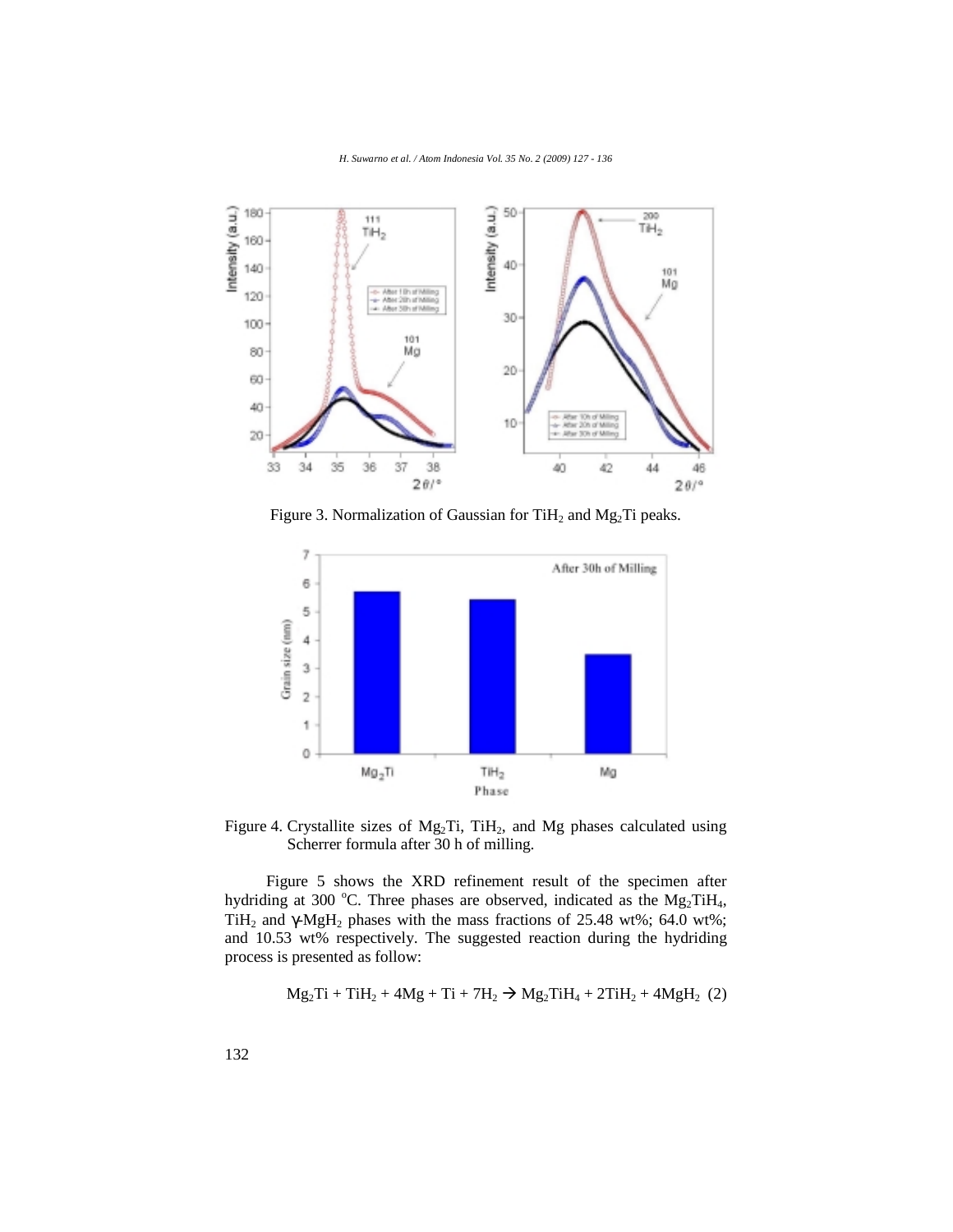

Figure 5. The XRD refinement result of the specimen after 30 h of milling.

The structure parameters and Wyckoff positions for the Mg<sub>2</sub>TiH<sub>4</sub> and γ-MgH2 phases are presented in Table 3 below.

| Table 3. The structure parameters and Wyckoff positions for $Mg_2TiH_4$ and |  |  |  |  |
|-----------------------------------------------------------------------------|--|--|--|--|
| $\gamma$ - MgH <sub>2</sub> phases.                                         |  |  |  |  |

|                                       | $Mg_2TiH_4$ phase (ref. Genossar<br>[18] |       |       | $\gamma$ -MgH <sub>2</sub> phase (ref. Bastide [19]) |                                              |     |                  |  |    |  |
|---------------------------------------|------------------------------------------|-------|-------|------------------------------------------------------|----------------------------------------------|-----|------------------|--|----|--|
| Space group : F43m                    |                                          |       |       |                                                      | Space group : Pbcn $(60)$                    |     |                  |  |    |  |
| Crystal structure : cubic             |                                          |       |       |                                                      | Crystal structure : Orthorhombic             |     |                  |  |    |  |
| Lattice parameters :                  |                                          |       |       |                                                      | Lattice parameters :                         |     |                  |  |    |  |
| $a = b = c = 6.525$ Å                 |                                          |       |       |                                                      | $a = 5.09(4)$ Å, $b = 4.98(6)$ Å and c       |     |                  |  |    |  |
|                                       |                                          |       |       |                                                      | $= 5.046(1)$ Å                               |     |                  |  |    |  |
| Occ<br>Atom<br>$\boldsymbol{x}$<br>Z. |                                          |       |       |                                                      | Atom                                         | Occ | $\boldsymbol{x}$ |  | Z. |  |
| Ti                                    | 1.0                                      | 0.0   | 0.0   | 0.0                                                  | 0.259(1)<br>0.25<br>0.0<br>Mg<br>1.0         |     |                  |  |    |  |
| Mg                                    | 1.0                                      | 0.25  | 0.25  | 0.25                                                 | 0.455(1)<br>0.512(2)<br>0.334(2)<br>H<br>1.0 |     |                  |  |    |  |
| H                                     | $0.5^{\circ}$                            | 0.516 | 0.516 | 0.516                                                |                                              |     |                  |  |    |  |

Figure 6 shows the growth of new phases during the hydriding process. Before hydriding, the peaks identified as  $TiH<sub>2</sub>$  phase in the plane (111) are quite low (after 30 h of milling). After hydriding the peaks of the  $TiH<sub>2</sub>$  phase intensify. In addition, new phases are found at  $2\theta$  of about  $31^{\circ}$  and  $39^{\circ}$ . These phases are identified as γ-MgH<sub>2</sub> phase in the (111) plane and Mg<sub>2</sub>TiH<sub>4</sub> phase in the (220) plane. The growth of the TiH<sub>2</sub> peaks and new peaks identified as the  $\gamma$ -MgH<sub>2</sub> and Mg<sub>2</sub>TiH<sub>4</sub> support the view that the longer milling time will result in the higher the hydrogen capacity of the specimen.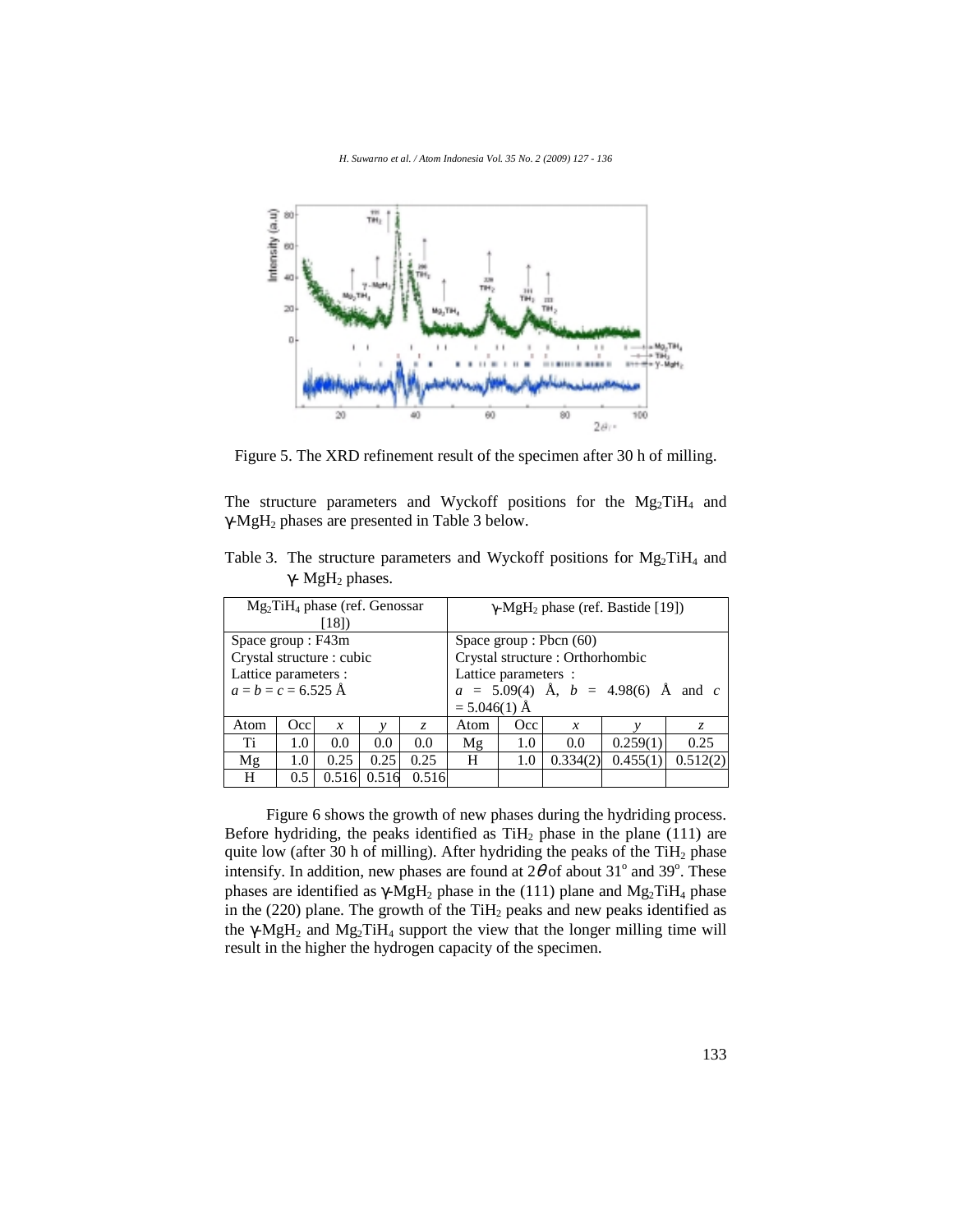

Figure 6. Phase identification of the specimen before and after hydriding process.

Figure 7 depicts the morphology of the specimens before and after the hydriding process. Before hydriding, the crystallites are in a polygonal form. After hydriding, the particle shape change into an irregular one [20], an indication that diffusion of particle occurs and new phases are formed. As previously indicated by the XRD analyses, new phases of  $Mg_2TiH_4$ ,  $TiH_2$ and  $\gamma$ -MgH<sub>2</sub> are grown.



(a) After 30 h of milling. (b) After hydriding at 300  $^{\circ}$ C.

Figure 7. Morphology of the specimens for (a) Mg-Ti-H after milling and (b) Mg-Ti-H after hydriding.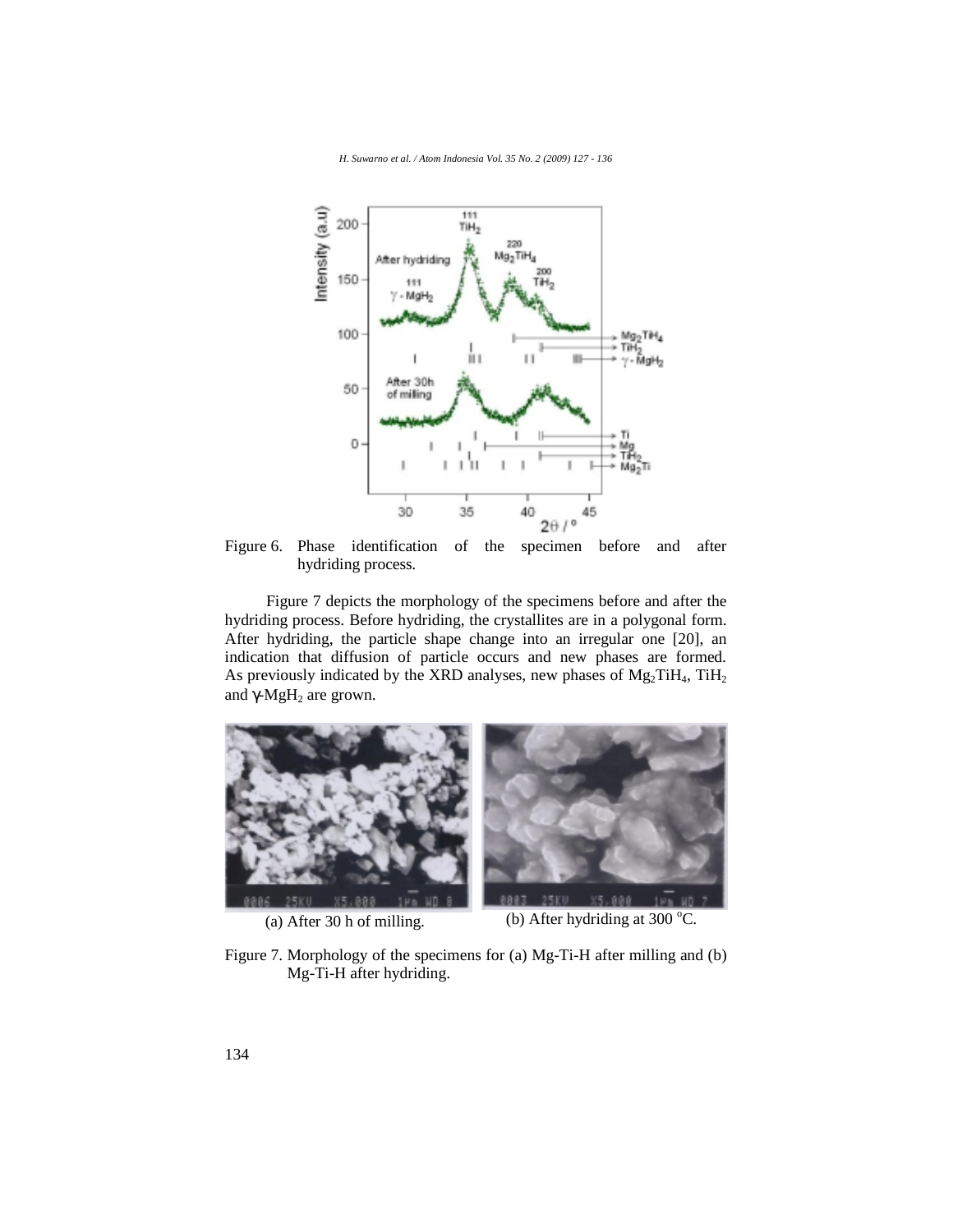### **CONCLUSION**

The synthesis and characterization of the Mg-Ti and Mg-Ti-H alloys have been carried out in order to investigate the possibility to be used as a hydrogen storage materials. The XRD refinement results of the Mg-Ti specimens show that mechanical alloying of the Mg-Ti powders under toluene solution results in the formation of the Mg, Ti, TiH<sub>2</sub> and Mg<sub>2</sub>Ti phases. The formation of  $TiH<sub>2</sub>$  in the specimen disturbs the growth of binary the  $Mg<sub>2</sub>Ti$  compound. After 30 h of milling the mass fractions of the Mg, Ti, TiH<sub>2</sub> and Mg<sub>2</sub>Ti phases are 5.26 tw%, 1.25 wt%, 62.90 wt% and 30.60 wt% respectively. After hydriding at 300 °C, the specimen is transformed into  $Mg_2TiH_4$ , TiH<sub>2</sub> and  $\gamma$ -MgH<sub>2</sub> phases with mass the fraction of 25.48 wt%, 64.0 wt%, and 10.53 wt%. The growth of the TiH<sub>2</sub> peaks and the formation of new peaks the γ-MgH<sub>2</sub> and Mg<sub>2</sub>TiH<sub>4</sub> support the view that the longer milling time will result in the higher the hydrogen capacity of the specimen. Microstructure analyses reveal that due to the diffusion process, the particles of the specimen change from polygonal shape into irregular one. To be promoted as a hydrogen storage material, further examination on the Mg-Ti alloy is being conducted in the form of hydrogen capacity measurements and hydriding-dehydriding properties.

#### **ACKNOWLEDGEMENT**

The Authors would like to express their gratitude to the State Minister of Research and Technology for provisioning financial support through the Incentive Program, KNRT, fiscal year 2008; PT. BATAN Teknologi for providing facilities and supports for this research program; the Director of the Center for Technology of Nuclear Fuel, BATAN; and the Director of the Center for Technology of Nuclear Industry Material, BATAN.

### **REFERENCES**

- 1. BOBET, J.L., CHEVALIER, B., DARRIET, B., *J. Alloys Comp.,* 738, **330–332**, 738-743 (2002).
- 2. IMAMURA, H., TAKESUE, Y., AKIMOTO, T., TABATA, S., *J. Alloys Comp.*, **293–295,** 564-568 (1999).
- 3. TAKAMURA, H., MIYASHITA, T., KANEGAWA, A. OKADA, M., *J. Alloys Comps*., **356-357**, 804-808 (2003).
- 4. CRIVELLO, J.C., NOBUKI, T., KATO, S., ABE, M., KUJI, T., *J. Advanced Science*, **19,** 88-96 (2007).
- 5. BOUARICHA, S., DODELET, J.P., GUAY, D., HUOT, J., BOILY, S., SCHULZ, R., *J. Alloy Comp.*, **297**, 282-293 (2000).